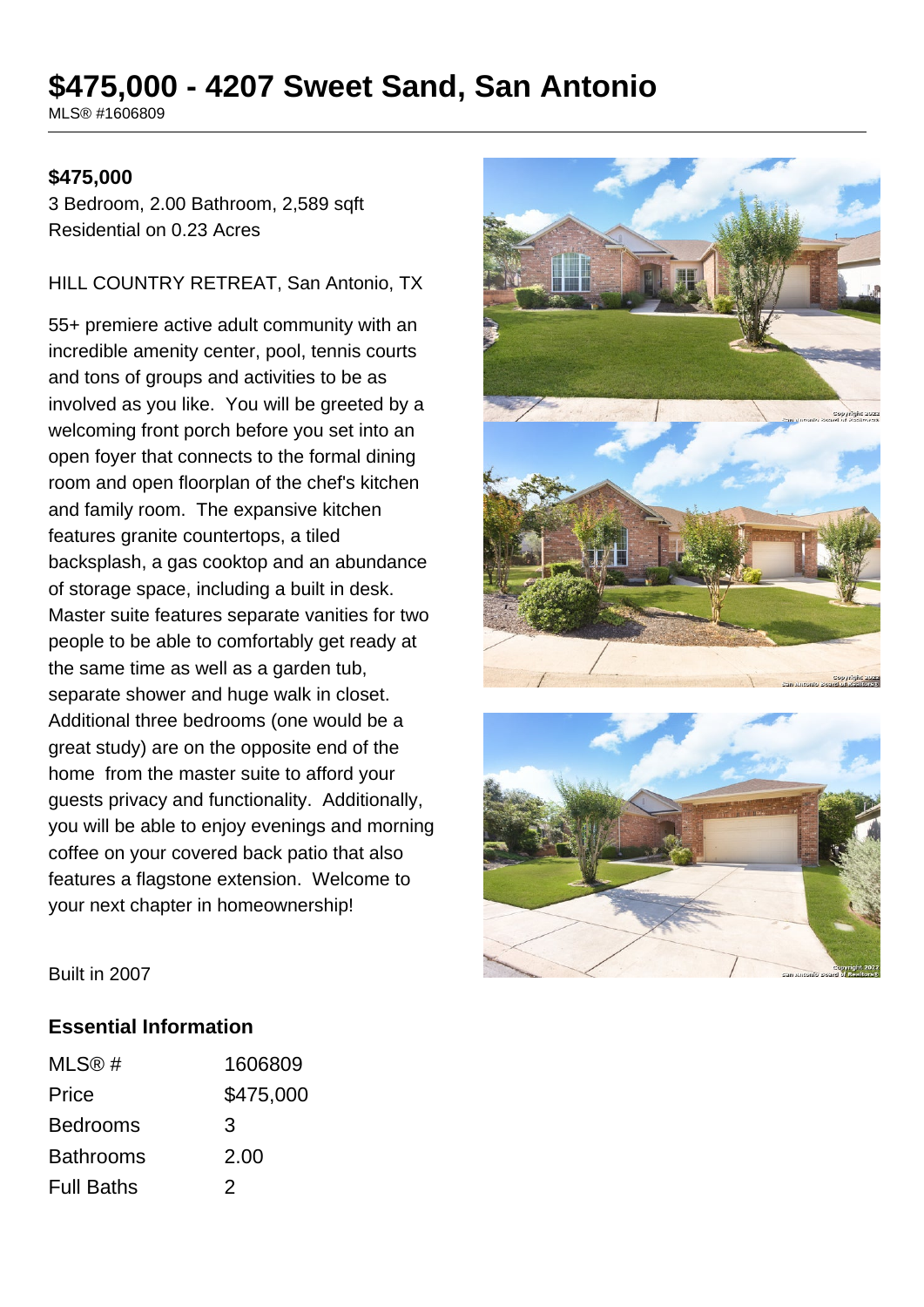| <b>Square Footage</b> | 2,589                         |
|-----------------------|-------------------------------|
| Acres                 | 0.23                          |
| <b>Year Built</b>     | 2007                          |
| <b>Type</b>           | <b>Residential</b>            |
| Sub-Type              | <b>Single Family Detached</b> |
| <b>Style</b>          | One Story, Traditional        |
| <b>Status</b>         | Pending                       |
|                       |                               |

## **Community Information**

| Address      | 4207 Sweet Sand             |
|--------------|-----------------------------|
| Area         | 0102                        |
| Subdivision  | <b>HILL COUNTRY RETREAT</b> |
| City         | San Antonio                 |
| County       | Bexar                       |
| <b>State</b> | TX.                         |
| Zip Code     | 78253                       |
|              |                             |

### **Amenities**

| Amenities         | Controlled Access, Pool, Tennis, Clubhouse, Jogging Trails, BBQ/Grill,<br><b>Other - See Remarks</b>                                                                                                                                                                                                                                    |
|-------------------|-----------------------------------------------------------------------------------------------------------------------------------------------------------------------------------------------------------------------------------------------------------------------------------------------------------------------------------------|
| Parking           | Two Car Garage, Attached                                                                                                                                                                                                                                                                                                                |
| # of Garages      | 2                                                                                                                                                                                                                                                                                                                                       |
| Pool              | <b>None</b>                                                                                                                                                                                                                                                                                                                             |
| <b>Interior</b>   |                                                                                                                                                                                                                                                                                                                                         |
| Interior          | One Living Area, Separate Dining Room, Eat-In Kitchen, Two Eating<br>Areas, Island Kitchen, Breakfast Bar, Study/Library, Utility Room Inside,<br>Secondary Bedroom Down, 1st Floor Lvl/No Steps, High Ceilings, Open<br>Floor Plan, High Speed Internet, All Bedrooms Downstairs, Laundry<br>Main Level, Laundry Room, Walk in Closets |
| Appliances        | Ceiling Fans, Washer Connection, Dryer Connection, Cook Top,<br>Microwave Oven, Gas Cooking, Disposal, Dishwasher, Water Softener<br>(owned), Smoke Alarm, Gas Water Heater, Garage Door Opener, Plumb<br>for Water Softener, Solid Counter Tops                                                                                        |
| Heating           | Central                                                                                                                                                                                                                                                                                                                                 |
| Cooling           | <b>One Central</b>                                                                                                                                                                                                                                                                                                                      |
| Fireplace         | Yes                                                                                                                                                                                                                                                                                                                                     |
| # of Fireplaces   | 1                                                                                                                                                                                                                                                                                                                                       |
| <b>Fireplaces</b> | One, Family Room                                                                                                                                                                                                                                                                                                                        |
| # of Stories      | 1                                                                                                                                                                                                                                                                                                                                       |